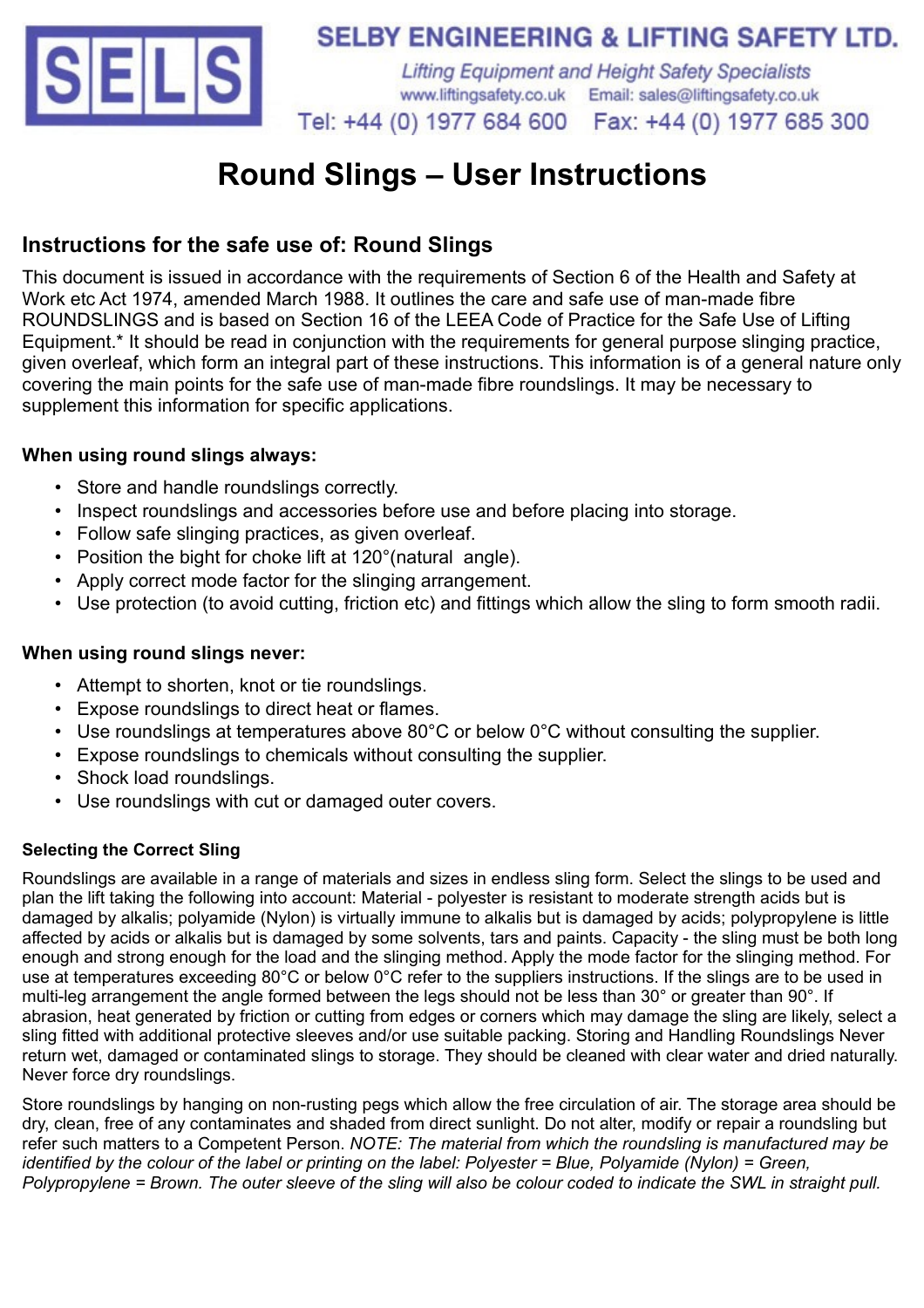#### **Using Roundslings Safely**

- Do not attempt lifting operations unless you understand the use of the equipment, the slinging procedures and the mode factors to be applied.
- Do not use defective slings or accessories.
- Check for correct engagement with fittings and appliances, ensuring smooth radii are formed which allow the sling to assume its naturally flattened form under load. Do not overcrowd fittings.
- Position the bight for a choke lift at the natural (120°) angle to prevent friction being generated.
- Keep labels away from hooks and fittings.
- Take the load steadily and avoid shock loads.
- Do not leave suspended loads unattended. In an emergency cordon off the area.

#### **In-service Inspection and Maintenance**

Maintenance requirements are minimal. Roundslings may be cleaned with clear water. Remember weak chemical solutions will become increasingly stronger by evaporation Regularly inspect roundslings and, in the event of the following defects, refer the sling to a Competent Person for thorough examination: illegible markings; damaged or cut outer cover; damaged stitching; exposed inner core; heat damage; burns; chemical damage.

### **General purpose slinging practice**

The following information is based on Section 1 - Appendix 1.5 of the LEEA Code of Practice for the Safe Use of Lifting Equipment.\* It should be read in conjunction with the instructions for the safe use, given overleaf, of which it forms an integral part and with any specific instructions issued by the supplier. This information is of a general nature only covering the main points for the safe use of various types of slings for general lifting purposes.

#### **Slinging practice - Always:**

- Plan the lift, establish the weight of the load and prepare the landing area ensuring that it will take the weight.
- Check slings and equipment are free of damage, use slings/slinging methods suitable for the load and protect slings from sharp edges and corners.
- Attach the sling securely to the load and appliance and position hooks to face outwards.
- Ensure the load is balanced and will not tilt or fall.
- Keep fingers, toes etc clear when tensioning slings and when landing loads.
- Ensure that the load is free to be lifted.
- Make a trial lift and trial lower.

#### **Slinging practice - Never:**

- Use damaged slings or accessories.
- Twist, knot or tie slings.
- Hammer slings into position.
- Overload slings due to the weight of the load or the mode of use.
- Trap slings when landing the load.
- Drag slings over floors etc or attempt to pull trapped slings from under loads.
- Allow personnel to ride on loads.

#### **Sling Configurations and Rating**

Slings are available in single, two, three and four leg or endless form. In practice it will be found that chain, wire rope and fibre rope slings are available in any of these configurations but that flat woven webbing is limited to single leg and endless whilst, roundslings are only supplied in endless form. The maximum load that a sling may lift in use will be governed by the slinging arrangement (mode of use) and may vary from the marked SWL.\*\* In the case of textile slings the SWL for the various modes of use is usually given on the information label. In other cases it is necessary to multiply the marked SWL by a mode factor.\*\*\*

The following three simple rules will ensure that the sling is not overloaded. In some cases this will mean that the sling will be under utilised although this is unlikely to hinder the user unduly. Where the maximum utilisation is required reference should be made to a Competent Person who understands the factors involved and who can perform the necessary calculations.

• For straight lift never exceed the marked SWL and in the case of multi-leg slings the specified angle or range of angles.